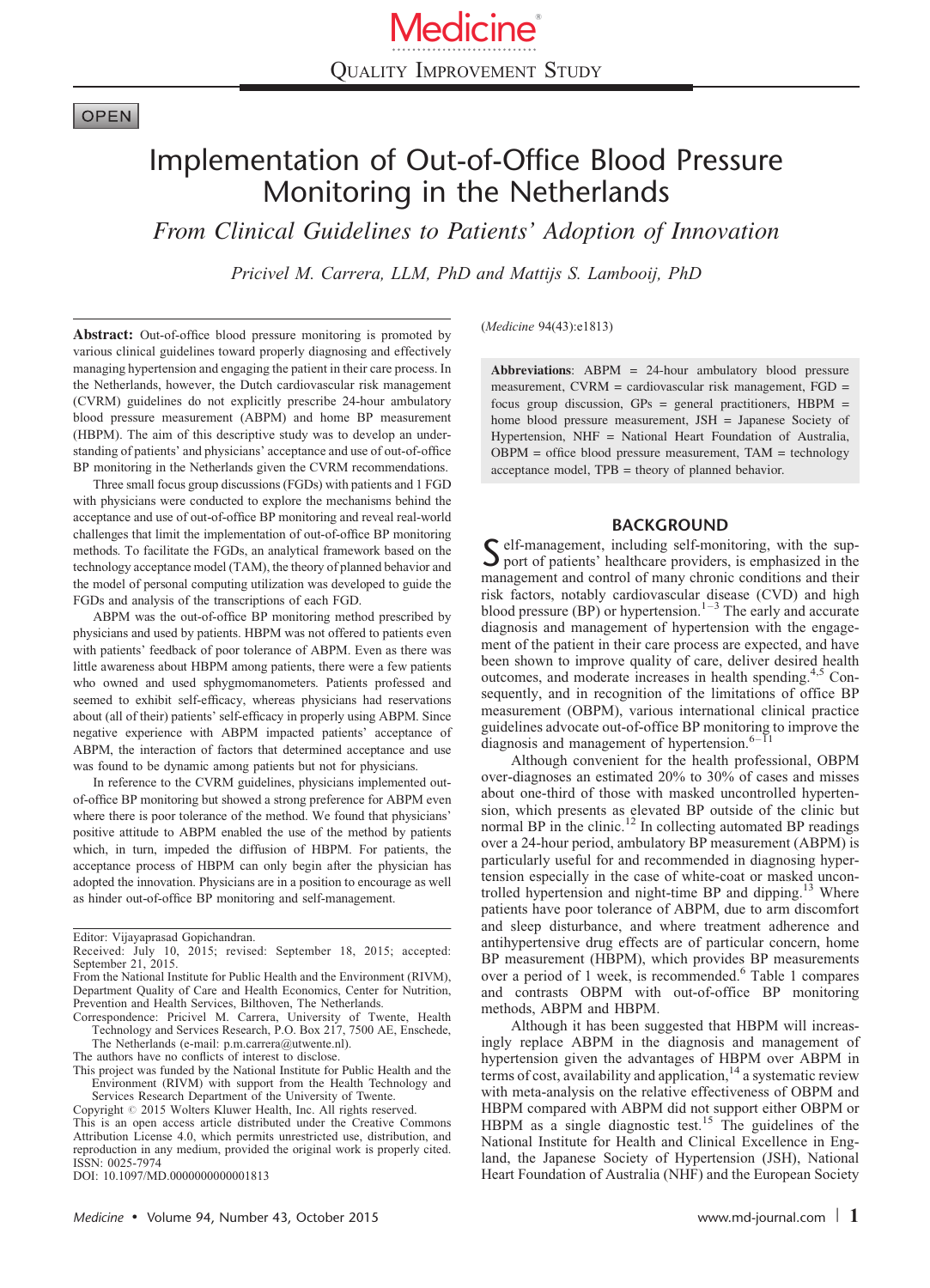|                    | <b>Attribute</b>                              | <b>OBPM</b>    | <b>ABPM</b> | <b>HBPM</b>    |
|--------------------|-----------------------------------------------|----------------|-------------|----------------|
| Health outcomes    | Daytime BP                                    | Useful         | Very useful | Very useful    |
|                    | Night-time BP and dipping                     | Not applicable | Very useful | Not applicable |
|                    | 24-hour BP variability                        | Not applicable | Very useful | Useful         |
|                    | Long-term BP variability                      | Useful         | Useful      | Very useful    |
|                    | White-coat and masked hypertension diagnosis  | Not applicable | Very useful | Very useful    |
| Nonhealth outcomes | Direct costs <sup><math>\uparrow</math></sup> | Very low       | High        | Low            |
|                    | Patient time and involvement                  | Very low       | Low         | High           |
|                    | Professional involvement                      | Very high      | High        | Low            |
|                    | Need for and intensity of patient training    | Not applicable | Low         | High           |

#### <span id="page-1-0"></span>TABLE 1. Comparison of OBPM, ABPM, and HBPM

 $ABPM = 24$ -hour ambulatory blood pressure measurement, HBPM = home BP measurement, OBPM = office BP measurement.<br>
<sup>\*</sup> Adapted from table 9 of the CVRM Guidelines of the Dutch College of General Practitioners.<sup>[17](#page-6-0)</sup>

<sup>†</sup> From a societal perspective.

of Hypertension advocate the complementary use of HBPM and  $ABPM<sup>6-11</sup>$  In fact, the JSH guidelines emphasize HBPM readings over OBPM readings, which appear to contribute to the widespread use of HBPM in Japan by physicians and patients alike.<sup>[11](#page-6-0)</sup> In comparison, the Dutch cardiovascular risk management (CVRM) guidelines do not explicitly prescribe HBPM or ABPM. The summary of the CVRM guidelines, actually, states that the measurement of BP outside of the clinic is optional.<sup>[16](#page-6-0)</sup> At the same time, however, the CVRM guidelines notes section discusses the advantages of HBPM over ABPM (and OBPM) and ''recommends the use of ABPM only in specific circumstances'<sup> $,17$  $,17$ </sup> (p.21).

Since the CVRM guidelines neither clearly enforce ABPM or HBPM nor discourage the use of OBPM, the practice of BP measurement and uptake of out-of-office hypertension monitoring may well be varied as shown in Figure 1. Figure 1 depicts the use of ABPM and HBPM in clinical practice in conjunction with OBPM and the choice of ABPM and/or HBPM in out-ofoffice BP monitoring. Since the CVRM guidelines are not explicit on the prescription of out-of-office BP, notwithstanding the assessment presented of OBPM, ABPM, and HBPM based on available evidence, the onset and degree of use of ABPM and/or HBPM is likely to be discrepant with potential adverse effect on the uptake of out-of-office hypertension monitoring and selfmonitoring in the Netherlands. Given the context, to know about the adoption of patients of out-of-office hypertension monitoring we need to know not just their acceptance and use but those of (their) physicians as well.

Previous studies have shown that while both physicians and patients positively regard ABPM and HBPM,<sup>[18,19](#page-6-0)</sup> interviews with health professionals, who took part in a randomized controlled trial on self-management of hypertension in England, found a lack of support for the wider uptake of HBPM among physicians (in combination with telemonitoring of BP measure-ments) as an innovation and of self-management in general.<sup>[18](#page-6-0)</sup> Such clinical inertia, of course, can but need not hinder out-ofoffice BP monitoring. Focus group discussions (FGDs) with care providers in Australia on strategies to improve the management of hypertension found that providers concerned about the validity of clinic BP readings started prescribing ABPM or



FIGURE 1. Illustrative use of OBPM, ABPM and HBPM according to the Cardiovascular Risk Management Guidelines. OBPM = office blood pressure monitoring,  $ABPM = 24$ -hour ambulatory blood pressure monitoring,  $HBPM =$  home blood pressure monitoring.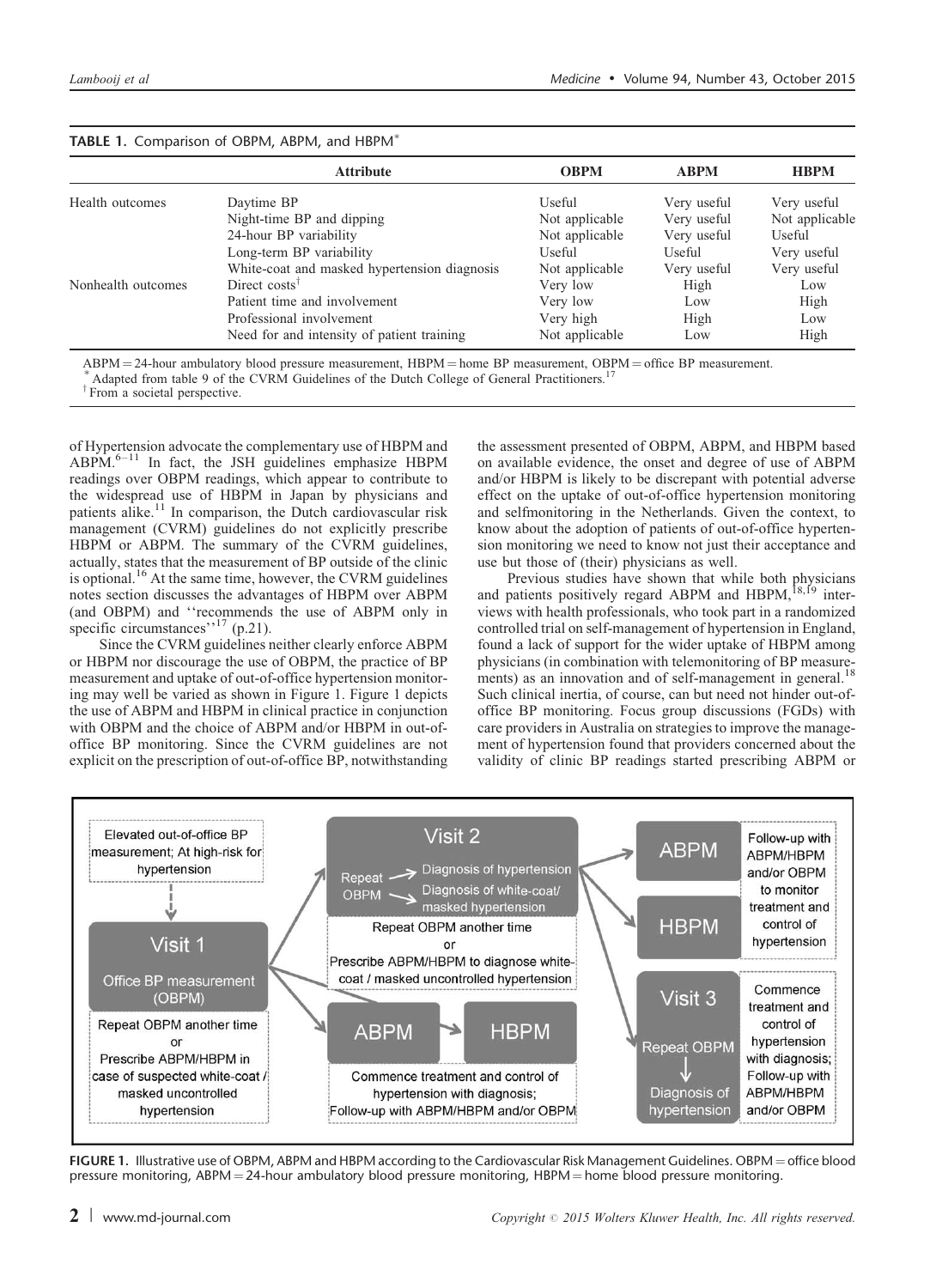HBPM.<sup>[20](#page-6-0)</sup> Although awareness of the NHF guidelines was found to be important in the implementation of out-of-office BP measurement, awareness was claimed to be only one of several factors that influenced providers' acceptance and prescription of out-of-office BP monitoring methods.

A study of Dutch physicians' adherence to clinical guidelines found a broad range of barriers and identified barriers related to attitude, behavior, and knowledge regarded as key barriers to the implementation of recommendations.<sup>[21](#page-6-0)</sup> Although the study covered the CVRM guidelines, unfortunately, it did not look into the method for measuring BP as a key recommendation. Given the Dutch context—of having guidelines that do not explicitly advocate the use of HBPM and ABPM, what factors determine patients' and physicians' acceptance and use of ABPM and HBPM? This study aimed to answer the following research questions:

- (1) What factors influenced the acceptance of out-of-office hypertension monitoring among patients and physicians in the Netherlands?
- Which factors played a role in the actual use of out-ofoffice hypertension monitoring methods by patients vis-a` vis the prescription of these by physicians?
- (3) How did the use of out-of-office hypertension monitoring methods relate to clinical practice guidelines?

#### Analytical Framework

To understand patients' and physicians' acceptance and use of ABPM and HBPM, an analytical framework was developed based on the technology acceptance model (TAM) by Davis<sup>[22](#page-7-0)</sup> and the theory of planned behavior (TPB) of Ajzen<sup>[23](#page-7-0)</sup> as well as the model of personal computing utilization by Thomp-son et al.<sup>[24](#page-7-0)</sup> The framework served as a practical tool to guide the development of the instrument that was used in the collection of qualitative data and their analysis by the researchers involved in the conduct of this study, namely H.F.—a postgraduate social science student with prior postgraduate degree in behavioral science and experience in health services research; PC—an assistant professor specializing in comparative health policy and health services research and M.L. a senior researcher and expert in implementation and health services research. Table 2 gives an overview of the analytical framework of the study and a sample of questions that were posed during the FGDs that were conducted (and discussed in the next section).

The TAM posits that the key to increasing the use of information technology (IT) is to first increase acceptance of IT, or technological innovation, in general. To increase acceptance, the factors that determine such need to be understood. An important factor, according to TAM is attitude, which is the sum of (positive and negative) beliefs weighted by evaluations of these beliefs. These beliefs are influenced by perceived usefulness, which is the degree to which an individual believes that usage would be beneficial, and perceived ease of use, or the degree to which an individual is convinced that usage would not be arduous. One's perception of the ease or difficulty of performing (or one's perceived behavioral control), is influenced by self-efficacy, which is the conviction that one can successfully effectuate outcomes. $25$  Attitude is likewise influenced by social norm, or the impact of one's social environment, and enabling conditions, which are objective factors in the environment that promote action.

Enabling conditions, as a factor, originates from the model of personal computing utilization by Thompson et  $al.^{24}$  $al.^{24}$  $al.^{24}$  In the context of this study, enabling conditions include the existence of pertinent clinical guidelines (ie, the CVRM guidelines) as well as the availability of devices used for BP monitoring and their affordability. Social norm, meanwhile, covers the prescription of out-of-office BP monitoring among physicians as a professional group as well as the use of either ABPM or HBPM by hypertensive family members, colleagues, and community members among patients. The acceptance of ABPM or HBPM leads to the prescription by the physician and the use of the method for out-of-office BP measurement by the patient, respectively.

#### Methodology

FGDs were carried out in this descriptive study on patients' and physicians' acceptance of and experience with out-of-office BP monitoring. The FGD is a qualitative research method for eliciting information from specific population subgroups whose points-of-view may differ.<sup>[26](#page-7-0)</sup> The protocol for the study and the questionnaire used to facilitate the FGDs were submitted to the Medical Ethics Committee Twente for adjudication, which exempted the study from review as the nature of the study was found beyond the remit of the Medical Sciences Research with Human Subjects Act (Wet medisch-wetenschappelijk onderzoek met mensen) and that measures pertaining to confidentiality and informed consent were found appropriate.

While not meant to be representative, focus group research is particularly useful for understanding the mechanisms that come into play during implementation of diagnostic and therapeutic approaches in usual clinical practice settings[.27](#page-7-0) Since the purpose of the study is to gain an understanding of Dutch patients' and physicians' perspective and experiences and given

| <b>TABLE 2.</b> Analytical Framework as Basis for Development of Interview Guide<br><b>Underlying Conceptual ModelFactor Influencing Acceptance and Use</b><br><b>Sample Question</b> |                                                           |                                                                                                                                                                          |  |  |
|---------------------------------------------------------------------------------------------------------------------------------------------------------------------------------------|-----------------------------------------------------------|--------------------------------------------------------------------------------------------------------------------------------------------------------------------------|--|--|
| Technology acceptance model                                                                                                                                                           | Attitude<br>Perceived usefulness<br>Perceived ease of use | How satisfied are you with ABPM/HBPM? Why/Why not?<br>What are the advantages and disadvantages of ABPM/HBPM?<br>Describe your most recent experience in using ABPM/HBPM |  |  |
| Theory of planned behavior                                                                                                                                                            | Self-efficacy<br>Social norm                              | How confident are you in using ABPM/HBPM? Why/Why not?<br>What do you know about the use of ABPM/HBPM by<br>colleagues?                                                  |  |  |
| Personal computing utilization                                                                                                                                                        | Enabling conditions                                       | How familiar are you with the CVRM guidelines as they concern<br>ABPM/HBPM?                                                                                              |  |  |

 $ABPM = 24$ -hour ambulatory blood pressure measurement,  $HBPM =$  home BP measurement.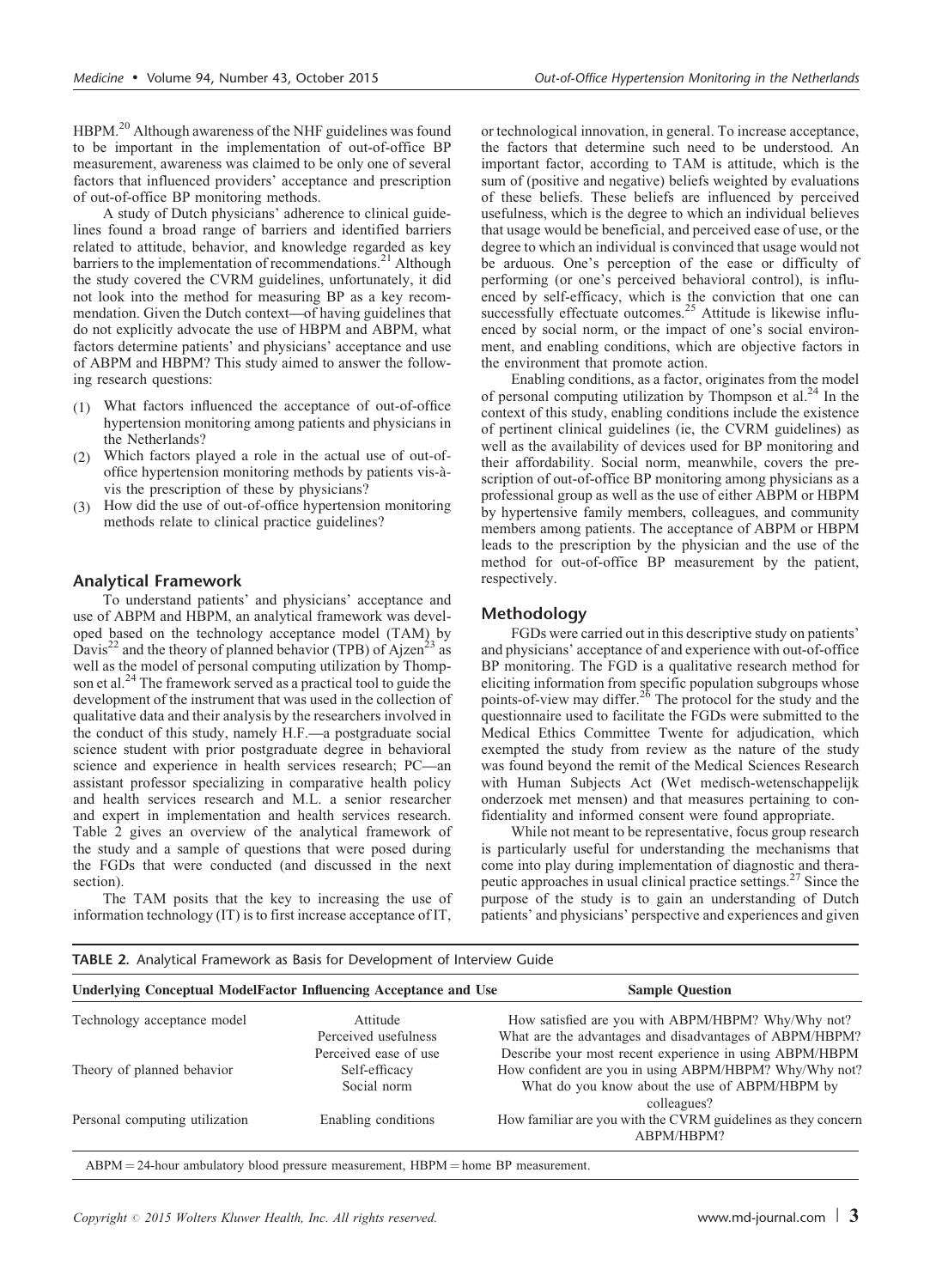the challenge of recruiting within these particular groups, small FGDs involving 5 to 6 participants, instead of the traditionally recommended size of 5 to 8, were arranged.<sup>[28](#page-7-0)</sup>

Physician participants were contacted through an association of primary care physicians (ie, general practitioners, hereafter GPs) in the province of Overijssel in the eastern part of the Netherlands and recruited by phone. Hypertensive patients with experience in out-of-office BP monitoring were recruited through their GP as well as by social media to allow for a more diverse sample of respondents in terms of age (since hypertension is associated with advance age and homogeneity in age-groups among patient participants may result in identical perspectives and experiences). Recruitment continued until the FGDs generated very little new, relevant information for analysis. As elaborated in the Results Section, we also sought to recruit patients and physicians with experience with HBPM but we were unable to arrange any focus group on the use of HBPM during the 8 months of recruitment (from January to August 2014). An additional focus group with physicians was hampered by scheduling difficulties, and time constraints.

All FGDs were carried out by HF and PC and were audiotaped; HF facilitated each of the FGD sessions while PC observed the discussions and took notes. The first 2 FGDs served to validate the usefulness of the instrument developed and any modification necessary (based on postinterview discussions elaborated further in the next section). All FGD participants signed an informed consent form and were informed about the objectives and nature of the research and limitations concerning confidentiality. In particular, participants were informed that they could, at any point during the FGD, decide to withdraw but that it would not be possible to expunge statements they had (already) made during the course of the FGD before the start of the session. In addition, the active contribution of every participant was encouraged and emphasized at the commencement of every session to facilitate the contribution of all participants. Table 3 gives an overview of the details of the 4 FGDs conducted.

## Data Analysis

Postinterview discussions between HF and PC took place immediately after or soon after each FGD session to identify key findings as well as new relevant information that may be useful for the following focus group. Thereafter, PC and ML discussed key findings and their implications for the study. The audio-recordings of the FGD sessions were transcribed verbatim by a third-party transcribing company. The transcripts were then analyzed by qualitative content analysis with a directed approach.[29](#page-7-0) Directed content analysis aims to validate or conceptually extend a theoretical framework. $30$  The theoretical framework served as basis for the analysis of the data. Statements were classified by PC according to the factors identified as influencing acceptance and use. Findings were organized in a conceptually clustered matrix per FGD session, which allowed for comparisons between respondents and between sessions. The interpretation of results was carried out by both PC and ML. Disagreements were resolved by revisiting the transcripts and the source statements that served as the basis for interpretation.

#### RESULTS

A key finding of this study is that no patient was prescribed, had heard of or experienced HBPM as a method for outof-office BP monitoring although there were a few patients who had their own digital sphygmomanometers and used them. Patients came to know about ABPM through their GPs as no one in their respective social circles had used the method. Moreover, no patient stated that his/her GP offered HBPM as an option for BP monitoring outside of the clinic. Consequently, the evaluation of factors that influenced the acceptance and use of out-of-clinic BP monitoring focused on ABPM. Illustrative quotes from patients and physicians are presented in [Table 4](#page-4-0) and elaborated on below.

## Attitude Toward ABPM and HBPM

Patients expressed an overall positive attitude toward ABPM—before and after use. Even though some patients did not tolerate ABPM well, patients' attitude remained positive given the perceived usefulness of ABPM. They found HBPM interesting after being informed about the method in the course of the FGD. Patients felt that, in addition to being useful, HBPM would be easier to use and more effective since it would not intrude on their daily activities or cause pain and bruising. Patients who (already) had their own digital sphygmomanometer stated that they plan to carry out HBPM on their own volition as a complement to ABPM. Physicians, meanwhile, expressed very positive attitude toward ABPM even as they recognized the problems some patients had in using ABPM (discussed further below). They felt that HBPM was overall inferior to ABPM and not just in terms of nighttime BP and dipping.

## Perceived Usefulness of ABPM

Although the choice of out-of-office BP monitoring method was made by the health professional, the prescription of the method by the GP was seen as beneficial and valued by patients. Being prescribed ABPM conjured feelings of relief for some patients with the reduction or elimination of uncertainty about their condition and/or treatment while it conjured anxiety about what the prescription of ABPM implied for others. Physicians' view of the virtues of ABPM led them to prescribe the method to their patients which, in turn, exerted a huge influence on patients' acceptance and use of ABPM.

| <b>TABLE 3.</b> Description of Focus Group Discussion (FGD) Sessions |                |                |              |              |  |
|----------------------------------------------------------------------|----------------|----------------|--------------|--------------|--|
|                                                                      | FGD 1          | FGD 2          | FGD 3        | FGD 4        |  |
| Date of FGD                                                          | 25 April, 2014 | 25 April, 2014 | 23 May, 2014 | 8 July, 2014 |  |
| Duration (in minutes)                                                | 101            | 107            | 81           | 89           |  |
| Group (patient/physician)                                            | Patient        | Physician      | Patient      | Patient      |  |
| Number of participants                                               |                |                |              |              |  |
| Mean age (range)                                                     | $60(42-70)$    | $59(55-65)$    | $66(65-66)$  | $68(50-83)$  |  |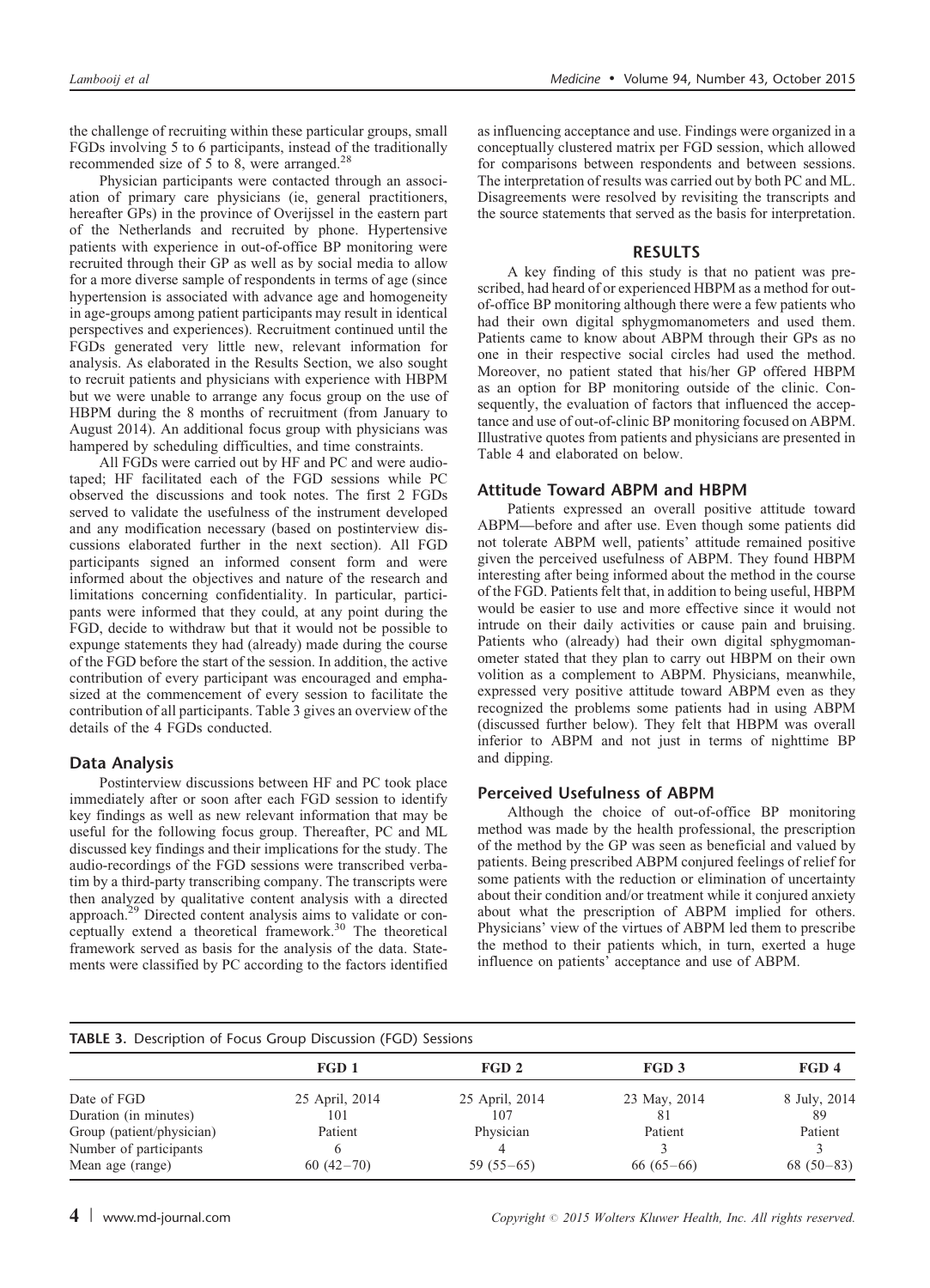| Factor                | <b>Patients</b>                                                                                                 | <b>Physicians</b>                                                                                           |
|-----------------------|-----------------------------------------------------------------------------------------------------------------|-------------------------------------------------------------------------------------------------------------|
| Perceived usefulness  | "With the ABPM, I have something that goes beyond<br>a snapshot of my blood pressure"                           | "I do have a very good impression—a positive<br>impression of ABPM in terms of reliability"                 |
| Perceived ease of use | "I went through the instructions on the use of the<br>ABPM device and, I said to myself: 'Is that all to<br>it? | "The poor sleepers found ABPM objectionable"                                                                |
| Self-efficacy         | "When the device did not seem to work, I<br>immediately attributed it to the device"                            | "People are often messing with batteries. I have<br>batteries ready to give out to those who need<br>them'' |
| Attitude              | "You have that thing (ie, the device) not for<br>nothing"                                                       | "I think ABPM is the best method we have There is<br>nothing better"                                        |
| Social norm           | "My father had high blood pressure and never had<br>ABPM"                                                       | "I know that my colleagues use ABPM, but I do not<br>know when and why"                                     |
| Enabling conditions   | "My doctor said: 'I would do it if I were you.' I had<br>no reason to say: 'No I will not do it'''              | "According to the guidelines, you do not have to do<br>HBPM or ABPM"                                        |

<span id="page-4-0"></span>

|  | <b>TABLE 4. Illustrative Quotes From Patients and Physicians</b> |  |  |  |  |  |  |
|--|------------------------------------------------------------------|--|--|--|--|--|--|
|--|------------------------------------------------------------------|--|--|--|--|--|--|

## Perceived Ease of Use of ABPM Device

While patients had an overall positive attitude toward ABPM, their experience in using the ABPM device was varied. As noted above, there were patients who experienced difficulties, which affected their attitude toward the method afterwards (ie, resulted to a less positive attitude). These difficulties pertained to the intrusion of the method on patients' daily activities both at work and at home as well as physical discomfort. There were, at the same time, patients who stated that they had no problems in using the ABPM device. While patients initially saw the use of ABPM as straight forward, some said that it proved to be inconvenient to use. These practical inconveniences in using and adverse effects of ABPM use were relayed by them to their physicians.

#### Patients' Self-Efficacy and Physicians' Perception Thereof

Ownership and use of sphygmomanometers (by a few patients) were associated with a more positive attitude toward ABPM. While patients said that they were fully able to selfmeasure and self-monitor (ie,they professed self-efficacy), which aided and reinforced the idea of ease of use of the method, physicians felt that not all of their patients were able to properly use ABPM and, thus, contribute effectively to self-measurement and self-monitoring. Physicians had their reservations about the self-efficacy of patients and their ability to do out-of-office BP measurements. According to them, patients are varied in their ability to manage even the use of the ABPM device.

#### Social Norm

Physicians indicated a very positive attitude toward ABPM specifically, in terms of the reliability the method and the clinical utility of readings it generated, which they thought was shared by their immediate peers (ie, colleagues in the same shared practice or from continuing medical education courses). Unfortunately, they were not aware of the circumstances under which ABPM was prescribed and how their prescription of the method compared within the wider physician community. In comparison to physicians, patients did not know of anyone, family or friends, who had previously experienced or are currently using ABPM.

## The CVRM Guidelines as an Enabler

Physicians expressed reservations about the value of the guidelines in general. There appeared to be a selective uptake of the CVRM guidelines, given their acknowledgment of the benefits of ABPM over OBPM, but not in relation to HBPM. At the same time, however, there were indications of reliance on and adherence to the summary of the CVRM guidelines which favors OBPM. In addition to the guidelines, the reimbursement of the ABPM device—and not HBPM, was mentioned to have incentivized physicians' prescription of ABPM for the use of their patients. Moreover, the cost of the device was noted as a major consideration in the choice of ABPM device.

#### **DISCUSSION**

This study of the mechanisms behind patients' and physicians' acceptance and use of out-of-office BP monitoring in the Netherlands indicated that positive and strong acceptance and use of ABPM by patients and physicians alike may not be sufficient to facilitate wide scale diffusion of out-of-office BP monitoring. Even though our patients expressed intentions to increase their self-management of hypertension, there was little awareness among patients regarding HBPM since they were not told about the option by their GPs. Physicians did not seem to hold HBPM in as much regard as ABPM; neither did they prescribe HBPM even to patients for whom ABPM is not effective as recommended by the CVRM guidelines. Consequently, patients were prevented from determining whether, in their particular circumstance, HBPM is (more) effective and if they would consider the adoption of the method.

[Table 5](#page-5-0) summarizes the relevance and significance of factors that determine acceptance and use of out-of-office BP monitoring based on the analytical framework developed for this study. Attitude, perceived usefulness, perceived ease of use and enabling conditions were found to be major facilitators in the prescription by physicians of ABPM and its acceptance and use by patients. Whereas self-efficacy was a major factor on the part of patients, it only played a minor role on the part of physicians. Finally, while social norm was a factor for physicians' prescription of ABPM, albeit minor, it did not facilitate the acceptance and use of ABPM among patients. The technological context appeared to drive acceptance and use for both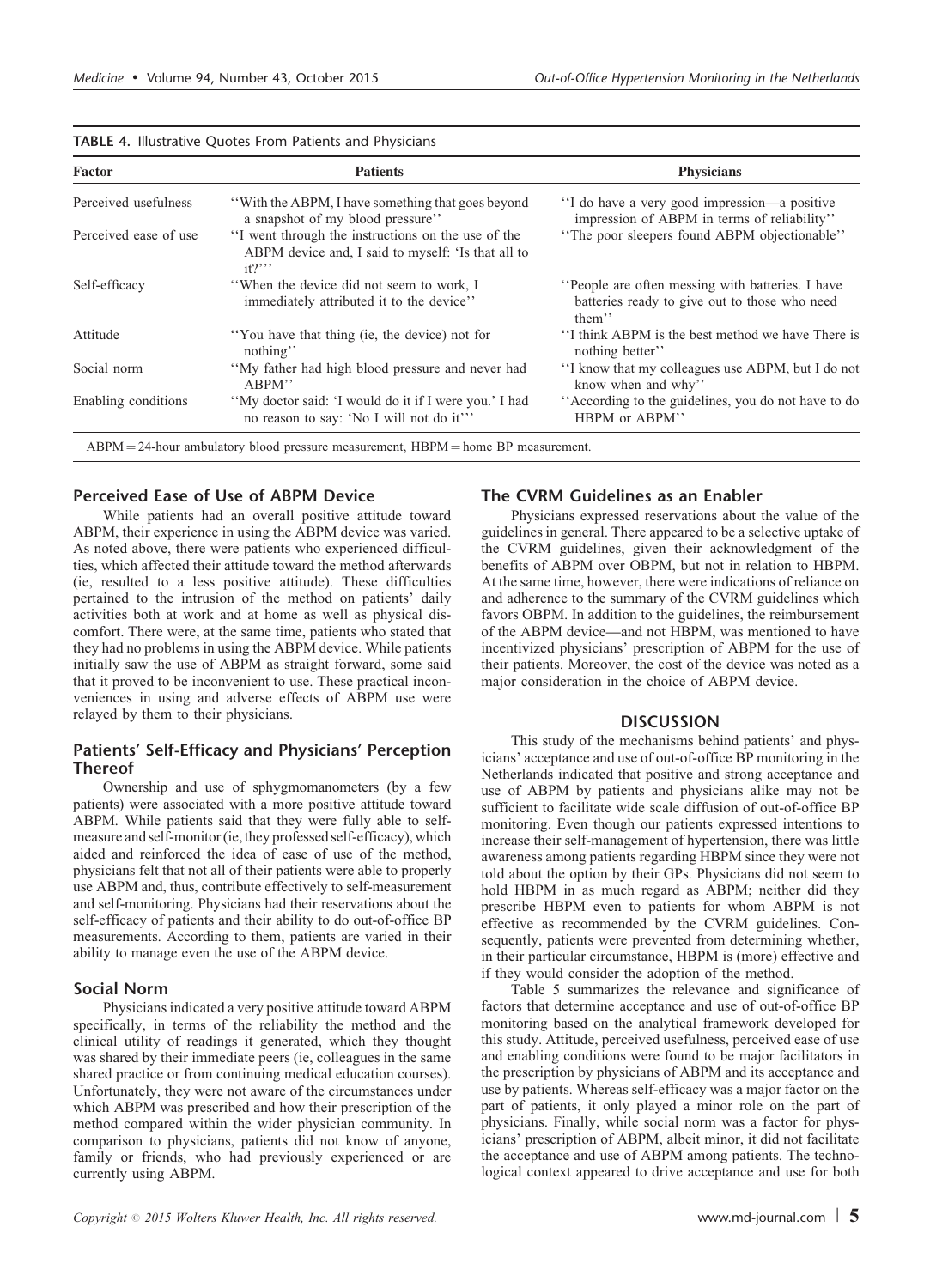| Factor                | <b>Impact on Patients</b> | <b>Impact on Physicians</b> | <b>Context</b> |
|-----------------------|---------------------------|-----------------------------|----------------|
| Perceived usefulness  | $^{\mathrm{++}}$          | $^{++}$                     | Technological  |
| Perceived ease of use | $^{++}$                   | $++$                        |                |
| Self-efficacy         | $^+$                      | +                           | Individual     |
| Attitude              | $^{++}$                   | $^{++}$                     |                |
| Social norm           |                           | $\!$                        | Environmental  |
| Enabling conditions   | $^{\mathrm{++}}$          | $^{++}$                     |                |

<span id="page-5-0"></span>

| <b>TABLE 5.</b> Determinants of Acceptance and Use of ABPM Among Patients and Physicians |  |  |
|------------------------------------------------------------------------------------------|--|--|
|                                                                                          |  |  |

 $ABPM = 24$ -hour ambulatory blood pressure measurement,  $-$  factor is a not a facilitator,  $+$  = factor is a minor facilitator,  $++$  = factor is a major facilitator.

patients and doctors; enabling conditions encouraged perceived usefulness and perceived ease of use, which then affected attitudes.

In addition to differences in the significance of factors, the interaction of factors between patients and physicians also differed. The interaction of factors was not dynamic in the case of physicians—compared to patients—since physicians continued to prescribe ABPM. Whereas the CVRM guidelines advice the use of both ABPM and HBPM, and in fact relegated the use of ABPM in specific cases, we found that ABPM was the preferred method by GPs. This is in line with previous studies which found that physicians preferred OBPM or ABPM over HBPM even as they encouraged and supported self-measurement[.19,31](#page-6-0) In the Dutch context, however, physicians were consistent in advocating for their choice of BP monitoring method with their patients. To be sure, there is the danger, that continued prescription of ABPM by physicians to patients no longer accepting of the method might make them less adherent, thereby deteriorating the quality of the reading, the usefulness of the information and cost-effectiveness of hypertensive treatment[.32,33](#page-7-0)

Our findings regarding the factors that affected acceptance of ABPM and HBPM are partly in line with previous findings that showed physicians' local environment<sup>[34](#page-7-0)</sup> and preferences<sup>3</sup> impact the adoption of innovation and that these factors interact.[20,36](#page-6-0) Our results also suggest that the skepticism of GPs about the self-efficacy of patients may have a bearing on their partiality to ABPM. This undermines patient empowerment which supports patient self-management by encouraging patients to codetermine decisions regarding their health and healthcare.<sup>[3,37](#page-6-0)</sup> Nonetheless, patients' reliance on the physician for information is not absolute nor enduring, given the wider availability of such online and delivered through mobile communication and IT[.38](#page-7-0) It is worth reiterating that after having been told about HBPM self-monitoring, patients indicated their willingness and motivation to explore the method.

Given the huge influence of physicians in the choice of out-of-office BP measurement method, physicians are in a position to both encourage as well as hinder out-of-office BP monitoring and self-management. We found that physicians' attitude enabled the use of ABPM by patients while it impeded the use of HBPM. This is an illustration of the importance of professional ''buy-in'' in the uptake of an innovation and change in practice. $39$  Two strategies may be used to convince physicians to use HBPM in their daily practice: focusing on the benefits of the innovation, $40$  or using peer feedback from successful use<sup>[41](#page-7-0)</sup> since "doctors typically learn in social contexts by doing and by interacting with peers'<sup>36</sup> (pp.1388). These strategies, however, might require the affirmation of out-of-office BP monitoring in the CVRM guidelines since the guidelines neither clearly enforce ABPM or HBPM nor discourage the use of OBPM and the specificity of recommendations have been shown to be important in their implementa- $\text{tion.}^{42}$  $\text{tion.}^{42}$  $\text{tion.}^{42}$ 

Our FGDs did not include any physicians who prescribed HBPM as well as patients with experience in HBPM, despite our recruitment efforts. We initially sought to have an additional FGD session with physicians to validate our findings but failing to recruit patients with experience in HBPM and given scheduling difficulties and time constraints with additional physicians (who have prescribed use of ABPM), we took our findings from the FGDs to be suggestive of the nonacceptance of HBPM among GPs as not just limited to our sample. Since qualitative research is not quantitatively projectable to a larger population and given local area variation in practice, a study in another part of the Netherlands is advised to see whether ABPM is likewise preferred over HBPM and what drives the preferences of physicians. Given potential recruitment challenges, however, it might be worthwhile to employ other data collection methods than face-to-face focus group.<sup>[43](#page-7-0)</sup>

Meanwhile, since we included participants who were willing to take part in the research, we may have selected GPs and patients who were relatively more positive about out-of-office hypertension monitoring. Since our goal is to reveal real-world challenges that limit the implementation of out-of-office BP monitoring, the acceptance and use of ABPM, which after 4 FGD sessions have indicated to suggest a point of saturation, allude to the complexity of implementation which our research has helped unravel. To validate our findings, and investigate their generalizability (among physicians and hypertensive patients in the Netherlands), a larger scale survey, ideally involving a discrete choice experiment using our analytical framework, is an important next step.<sup>[40,44](#page-7-0)</sup> It would be instructive to cover in such a study the impact of the ambiguity and ambivalence in the CVRM guidelines with respect to the use of methods for BP measurement on physicians choice of method as well as recommendations that unequivocally support out-ofoffice BP monitoring.

## **CONCLUSION**

This study sought to investigate patients' and physicians' use and acceptance of out-of-office BP monitoring in the Netherlands. For ABPM we were able to identify the factors that influenced acceptance by patients and physicians, namely: enabling conditions, perceived usefulness, perceived ease of use, and attitude. There were notable differences in the adoption processes of patients and physicians. Whereas self-efficacy was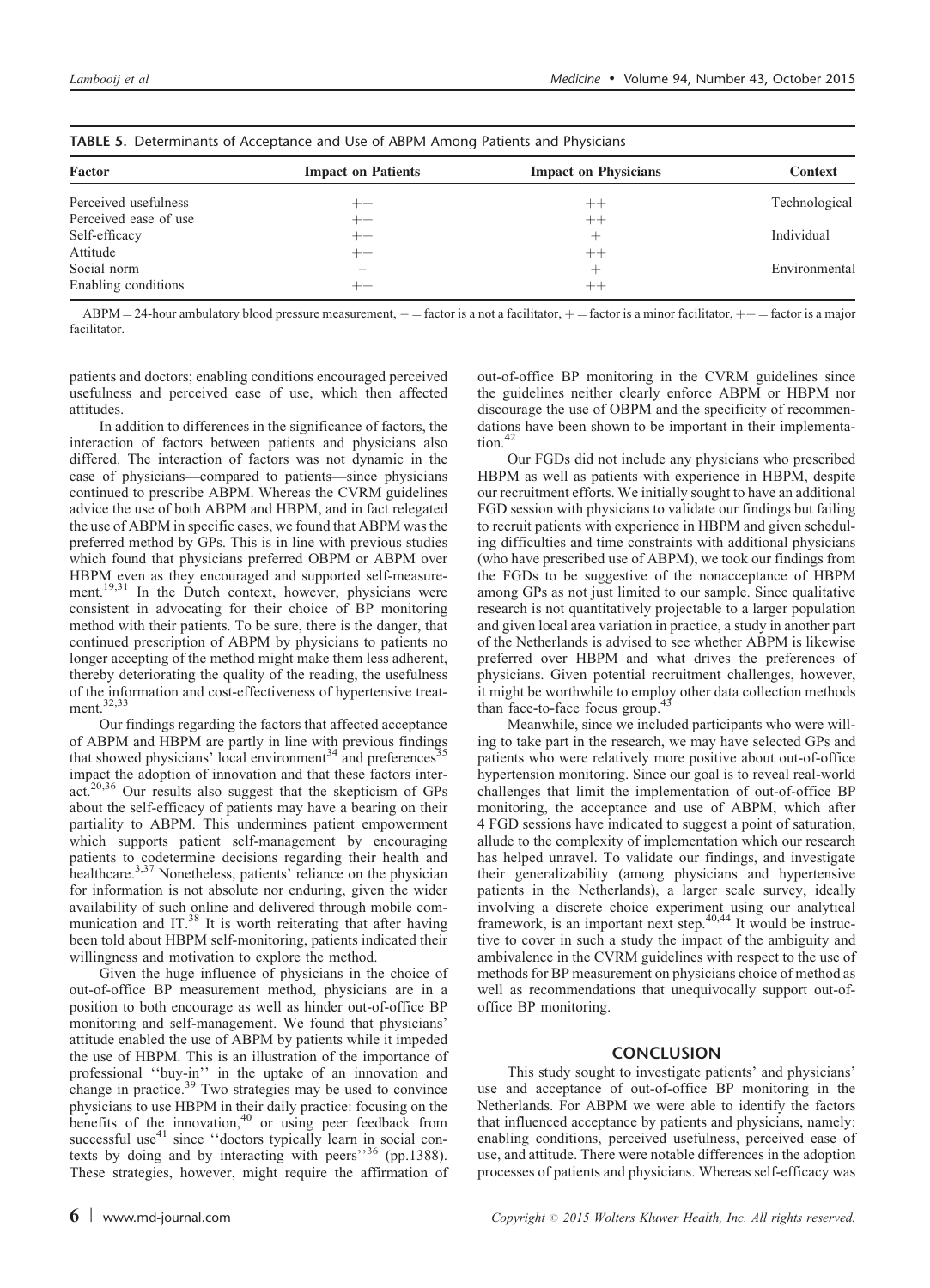<span id="page-6-0"></span>a major factor on the part of patients, it only played a minor role on the part of physicians. While social norm was a factor for physicians' prescription of ABPM, it did not facilitate the acceptance and use of ABPM among patients. Social norm played a minor role, however. Even as the CVRM guidelines apply to both ABPM and HBPM, a markedly different acceptance of the 2 methods of out-of-clinic BP monitoring was noted.

The case presented in this study shows that if the added value of an innovation is perceived wanting or missing and incentives to change practice lacking, $45$  the adoption of the particular innovation may be stalled or hindered.<sup>[46](#page-7-0)</sup> Our study revealed a mechanism that might help us understand why the diffusion of HBPM as an innovation, and possibly other innovations in healthcare in the Netherlands, is slower than expected or different from the practice elsewhere. For patients, the acceptance process of HBPM appears to be contingent on their GP's adoption of the innovation. For GPs to adopt HBPM, ambiguity and ambivalence in the (use of methods as per) guidelines and lack of incentives to change seem to serve as important impediments.

Considering that both formal structural aspects such as clinical guidelines, and informal aspects regarding the attitude of physicians and patients have been found to affect the implementation of out-of-office BP monitoring, our findings underscore the complexity of implementing out-of-office BP monitoring, toward the self-management of patients within and between health systems. Granted that adherence to clinical practice guidelines is an issue on its own, to be effective in advancing out-of-office BP monitoring, recommendations on BP monitoring need to be coherent and clear. Otherwise, the uptake of out-of-office BP monitoring may be inconsistent and suboptimal. At the same time, since guidelines alone are unlikely to result to the diffusion of innovation, other determinants pertaining to end users need to be addressed. Why are physicians and patients not adopting an innovation and how can we make them do so are questions we need to ask if we want continuous improvement in and patient-centered healthcare.

#### ACKNOWLEDGMENTS

The authors would like to acknowledge the research assistance provided by Hanneke Fens (HF) in the conduct of the FGDs, the English language editing of Dr. Shelby Yamamoto and the insightful comments and suggestions of reviewers from the Netherlands National Institute for Public Health and the Environment on an earlier version of the manuscript and the reviewers for Medicine on the submitted manuscript. An earlier version of the manuscript was accepted for presentation during the joint International Society for Evidence Based Health Care (EBHC) and the International Shared Decision-Making group Conference in Sydney, Australia and the 7th International Conference of EBHC Teachers and Developers in Taormina, Italy.

#### **REFERENCES**

- 1. Arrieta A, Woods JR, Qiao N, et al. Cost-benefit analysis of home blood pressure monitoring in hypertension diagnosis and treatment: an insurer perspective. Hypertension. 2014;64:891–896.
- 2. McManus RJ, Mant J, Haque MS, et al. Effect of self-monitoring and medication self-titration on systolic blood pressure in hypertensive patients at high risk of cardiovascular disease: the TASMIN-SR randomized clinical trial. JAMA. 2014;312:799–808.
- 3. Bosworth HB, Powers BJ, Oddone EZ. Patient self-management support: novel strategies in hypertension and heart disease. Cardiol Clin. 2010;28:655–663.
- 4. Bray EP, Holder R, Mant J, et al. Does self-monitoring reduce blood pressure? Meta-analysis with meta-regression of randomized controlled trials. Ann Med. 2010;42:371–386.
- 5. O'Brien E. Ambulatory blood pressure measurement: the case for implementation in primary care. Hypertension. 2008;51:1435– 1441.
- 6. Parati G, Stergiou GS, Asmar R, et al. European Society of Hypertension practice guidelines for home blood pressure monitoring. J Hum Hypertens. 2010;24:779–785.
- 7. Parati G, Stergiou G, O'Brien E, et al. European Society of Hypertension practice guidelines for ambulatory blood pressure monitoring. J Hypertens. 2014;32:1359–1366.
- 8. Parati G, Stergiou GS, Asmar R, et al. European Society of Hypertension guidelines for blood pressure monitoring at home: a summary report of the Second International Consensus Conference on Home Blood Pressure Monitoring. J Hypertens. 2008;26: 1505–1526.
- 9. National Institute for Health and Clinical Excellence. Hypertension: clinical management of primary hypertension in adults (update). (clinical guideline 127). 2011.
- 10. National Heart Foundation of Australia (National Blood Pressure and Vascular Disease Advisory Committee). Guide to management of hypertension 2008. Updated December 2010.
- 11. Shimamoto K, Ando K, Fujita T, et al. The Japanese Society of Hypertension Guidelines for the Management of Hypertension (JSH 2014). Hypertens Res. 2014;37:253–392.
- 12. Birkett NJ. The effect of alternative criteria for hypertension on estimates of prevalence and control. J Hypertens. 1997;15: 237–244.
- 13. Warren RE, Marshall T, Padfield PL, et al. Variability of office, 24 hour ambulatory, and self-monitored blood pressure measurements. Br J Gen Pract. 2010;60:675–680.
- 14. Parati G, Omboni S, Bilo G. Why is out-of-office blood pressure measurement needed? Hypertension. 2009;54:181–187.
- 15. Hodgkinson J, Mant J, Martin U, et al. Relative effectiveness of clinic and home blood pressure monitoring compared with ambulatory blood pressure monitoring in diagnosis of hypertension: systematic review. BMJ. 2011;342:d3621.
- 16. Dutch College of General Practitioners. Guidelines for cardiovascular risk management summary [Dutch]. [https://www.nhg.org/stan](https://www.nhg.org/standaarden/samenvatting/cardiovasculair-risicomanagement)[daarden/samenvatting/cardiovasculair-risicomanagement](https://www.nhg.org/standaarden/samenvatting/cardiovasculair-risicomanagement). Accessed 3 November 2014.
- 17. Dutch College of General Practitioners. Cardiovascular Risk Management, Second Revision [Dutch]. Huisarts Wet. 2012;55:1–39.
- 18. Jones MI, Greenfield SM, Bray EP, et al. Patients' experiences of self-monitoring blood pressure and self-titration of medication: the TASMINH2 trial qualitative study. Br J Gen Pract. 2012;62: e135–e142.
- 19. Jones MI, Greenfield SM, Bray EP, et al. Patient self-monitoring of blood pressure and self-titration of medication in primary care: the TASMINH2 trial qualitative study of health professionals' experiences. Br J Gen Pract. 2013;63:e378–e385.
- 20. Howes F, Hansen E, Nelson M. Management of hypertension in general practice—a qualitative needs assessment of Australian GPs. Aust Fam Physician. 2012;41:317–323.
- 21. Lugtenberg M, Zegers-van Schaick JM, Westert GP, Burgers JS. Why don't physicians adhere to guideline recommendations in practice? An analysis of barriers among Dutch general practitioners. Implement Sci. 2009;4:54. doi: 10.1186/1748-5908-4-54.